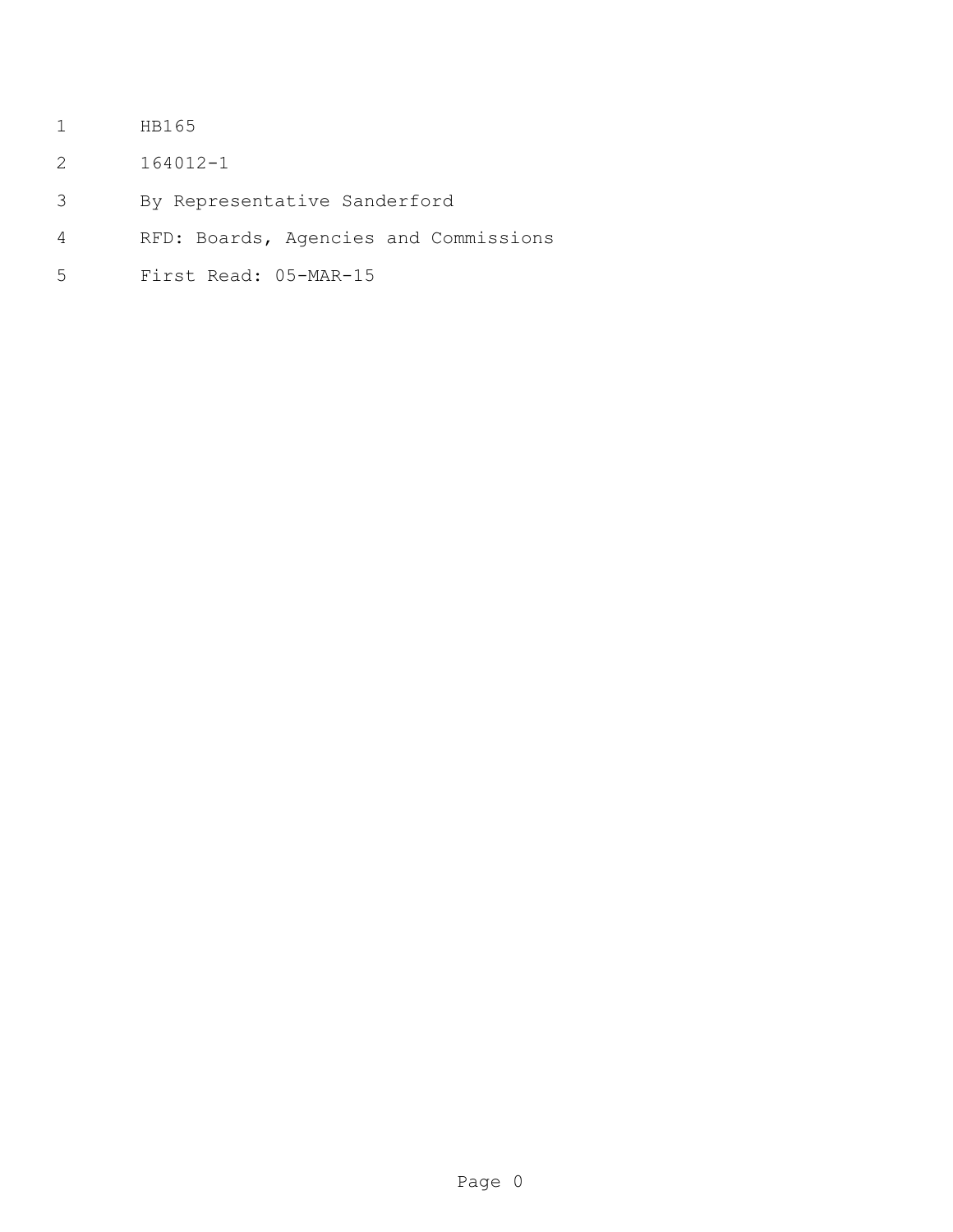164012-1:n:01/09/2015:KMS/tj LRS2015-101 SYNOPSIS: Under existing law, termination dates are established for enumerated state agencies. The agencies are periodically reviewed by the Alabama Sunset Committee. After the review process is completed, the committee prepares its recommendations for the agencies to the Legislature 14 in the form of sunset bills which either continue, terminate, or continue with modification each 16 agency reviewed. This bill would provide for the continuance of the State Licensing Board for General Contractors until October 1, 2019. A BILL 22 TO BE ENTITLED AN ACT Relating to the Alabama Sunset Law; to continue the existence and functioning of the State Licensing Board for General Contractors until October 1, 2019.